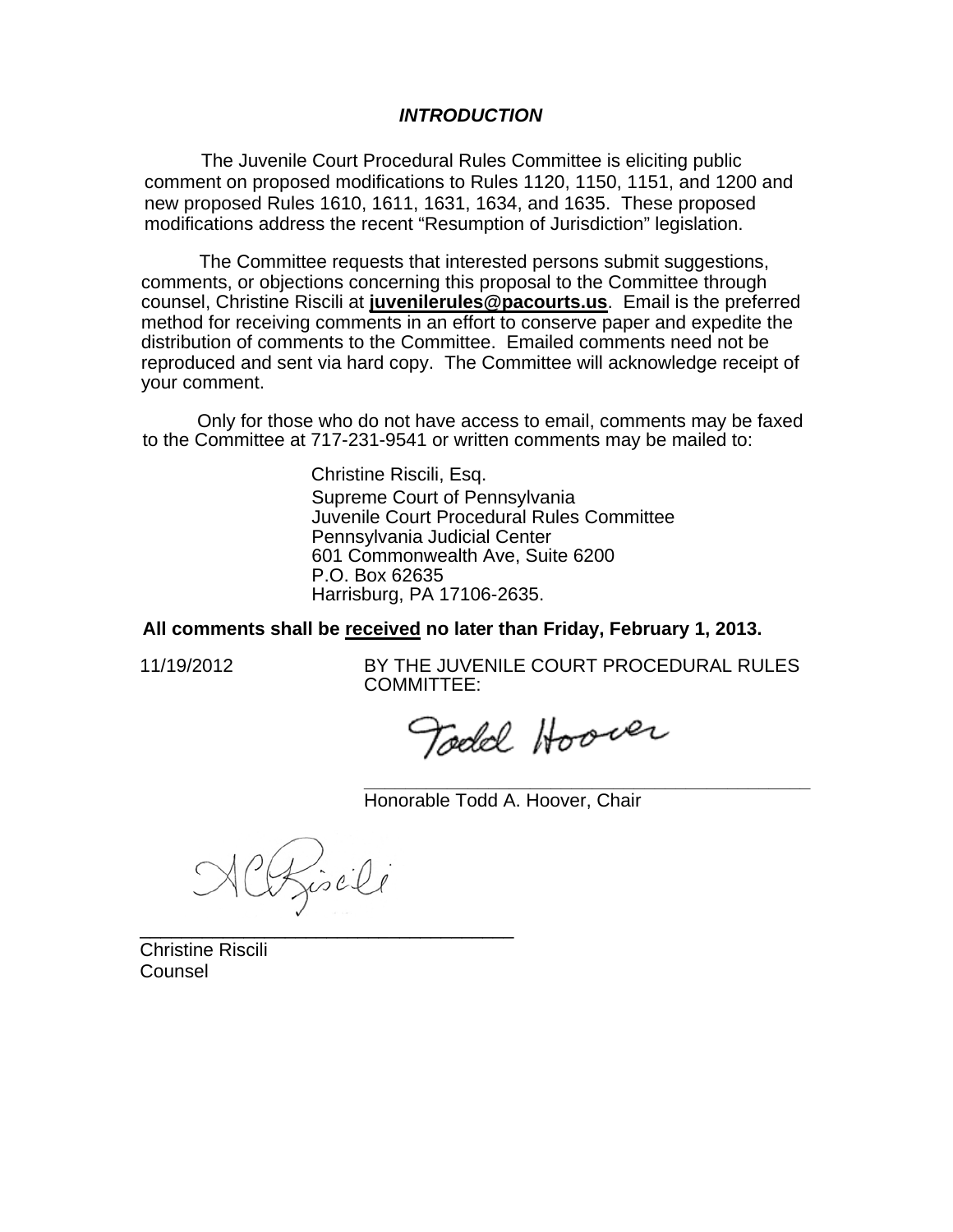# **REQUEST FOR PUBLIC COMMENT**

The Juvenile Court Procedural Rules Committee (Committee) is seeking public comment on amendments to Rules 1120, 1150, 1151, and 1200 and new proposed Rules 1610, 1611, 1631, 1634, and 1635.

With the adoption of Act 91 of 2012 (P.L. 880, No. 91, Cl. 18), a child may request the court to resume juvenile court jurisdiction if specific requirements are met.

# **Rule 1120**

The definition of a child now includes those children who are under twentyone years of age and were adjudicated dependent prior to turning eighteen years of age and are requesting the court to resume juvenile court jurisdiction after jurisdiction had been previously terminated. In addition, these children must be: 1) completing secondary education or an equivalent credential; 2) enrolled in an institution which provides postsecondary or vocational education; 3) participating in a program actively designed to promote or prevent barriers to employment; 4) employed for at least eighty hours per month; or 5) incapable of doing any of the activities as prescribed above due to a medical or behavioral health condition, which is supported by regularly updated information in the permanency plan for the child. *See* 42 Pa.C.S. § 6302.

# **Rules 1150 and 1151**

Courts should easily be accessible to children requesting the court to resume jurisdiction of their cases. If the child contacts the previously assigned guardian *ad litem* or counsel, the attorney should assist the child in filing a motion for resumption of jurisdiction. If extenuating circumstances exist and the attorney cannot represent the child, the attorney should still file the motion for the child but explain the circumstances to the court and ask not to be reappointed.

The court is to appoint legal counsel for the child in the new resumption of jurisdiction case. The *Comment* to Rule 1151 provides that it is best practice for the court to assign the previous attorney as legal counsel for the child if they are available.

# **Rule 1200**

Dependency proceedings commence when a motion for resumption of jurisdiction pursuant to Rule 1634 has been filed.

If the court grants the motion for resumption of jurisdiction, dependency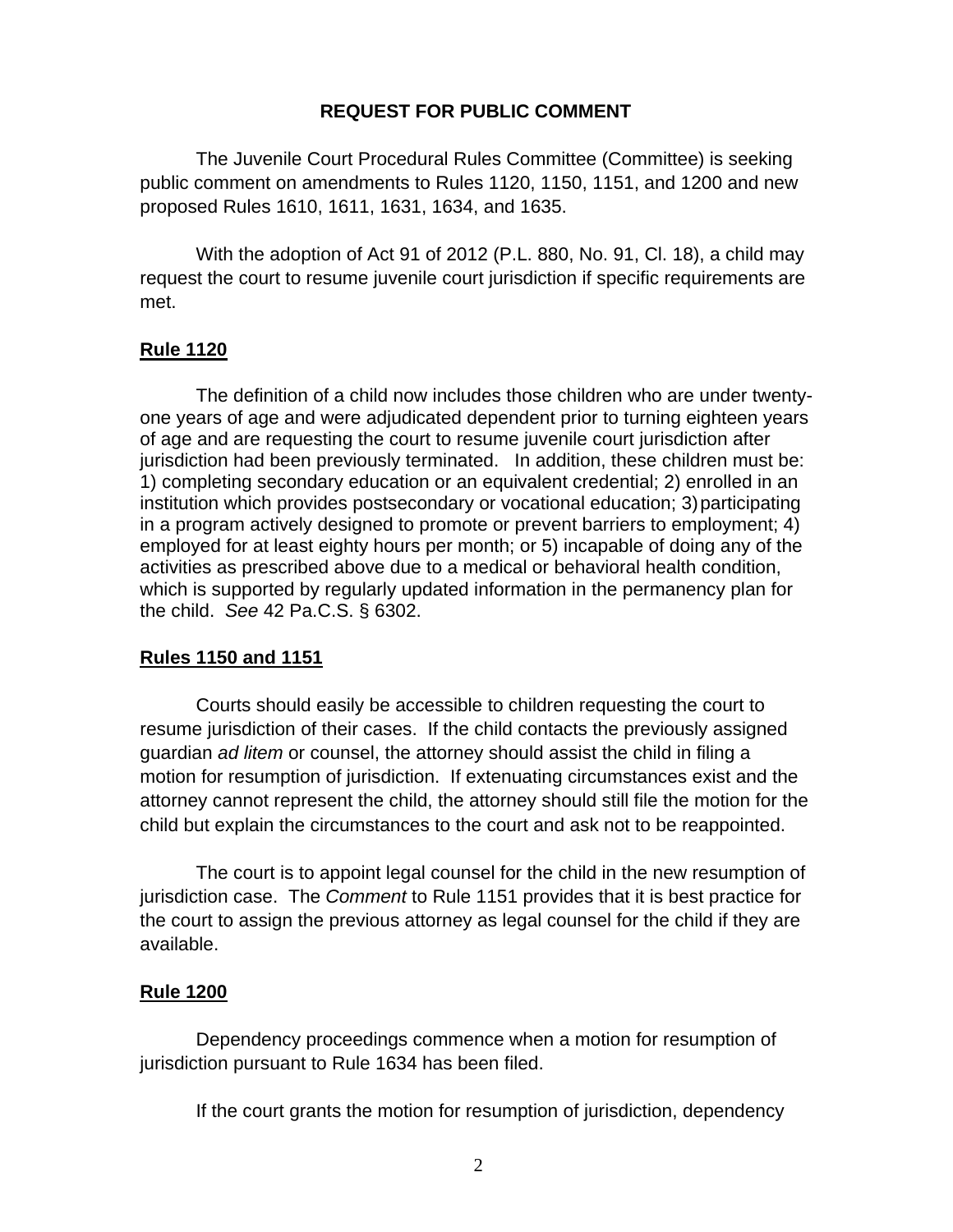proceedings would continue and regular permanency hearings would occur for children over eighteen pursuant to Rule 1611. If the court denies the motion for resumption of jurisdiction, the court is to order termination of juvenile court proceedings pursuant to Rule 1635(F).

# **Rules 1608 & 1609**

References to the new rules for permanency hearings and permanency hearing orders for children over eighteen have been placed in the *Comments.* 

# **Rule 1610**

A new separate rule has been proposed for permanency hearing for children over eighteen.

Paragraph (A) provides the purpose and the timing of the hearing. The court must conduct hearings every six months. The child must appear in person at the six-month hearing. *See* Rules 1128 and 1129.

Paragraph (B) provides that the hearing must be recorded and paragraph (C) sets forth the evidentiary standard for the hearing.

Paragraph (D) provides the findings and conclusions of law that the court must enter into the record in open court.

# **Rule 1611**

This new proposed rule governs the permanency hearing orders for children over eighteen.

# **Rule 1631**

The *Comment* to the Rule explains that a new transition plan is to be developed for the child if the court resumes jurisdiction. Before those cases can be terminated, the requirements of paragraph (E) must be met.

All dependency cases must be terminated when the child turns twentyone. *See* Rules 1120 and 42 Pa.C.S. § 6302 for definition of "child" and *Comments* to Rules 1631 and 1635.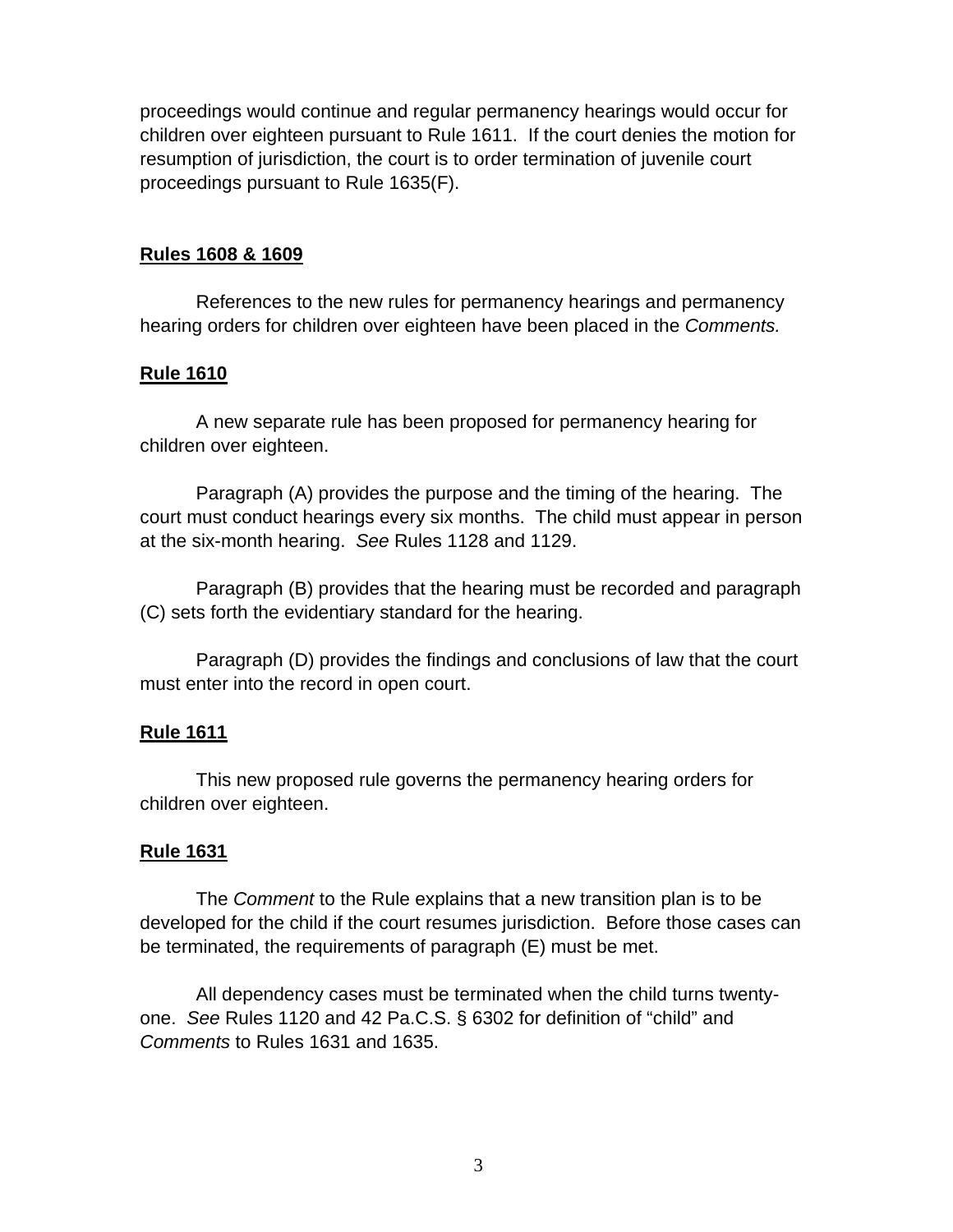### **Rule 1634**

 This new proposed rule governs venue, the contents of the motion for resumption of jurisdiction, and service of the motion.

 If the child meets the definition of "child," a motion for resumption of jurisdiction must be filed with the court that terminated court supervision. There would be no record of the case in any other court. The *Comment* to Rule 1634 provides that if the juvenile has moved to another county, the court may transfer the case pursuant to Rule 1302 at any time after the filing of the motion, including prior to the hearing on the motion. *See* paragraph (A).

 Paragraph (B) governs the contents of the motion, including whether the child wants his or her parent, guardian, or other interested adult involved in the court proceedings. There may be instances in which the court would want to order parental involvement even when the child does not desire to have the parents present or involved in the case. *See* 42 Pa.C.S. § 6310 for parental participation.

 Paragraph (C) provides for service of the motion. If the child is filing the motion, the President Judge is to designate a person to serve the other parties. *See Comment.* 

The *Comment* to the rule provides that the child, county agency, or attorney for the child may file the motion for resumption of jurisdiction. The clerk of courts must accept all resumption motions. *See Comment* to Rule 1200. Children should have access to the court and all parties approached by the child should assist the child in the filing of the motion. Counties may have form motions available for the child to fill out at the clerk of courts' and county agency's offices.

# **Rule 1635**

This new proposed rule provides for the hearing on the resumption of jurisdiction. Within thirty days of receiving a motion to resume juvenile court jurisdiction, the court must conduct a hearing on the motion. *See* paragraph (A).

Pursuant to paragraph (B), notice of the date, time, place, and purpose of the hearing must be given to the county agency, the attorney for the county agency, the child, the child's attorney, and any other persons as directed by the court.

After the court has determined whether jurisdiction can be resumed and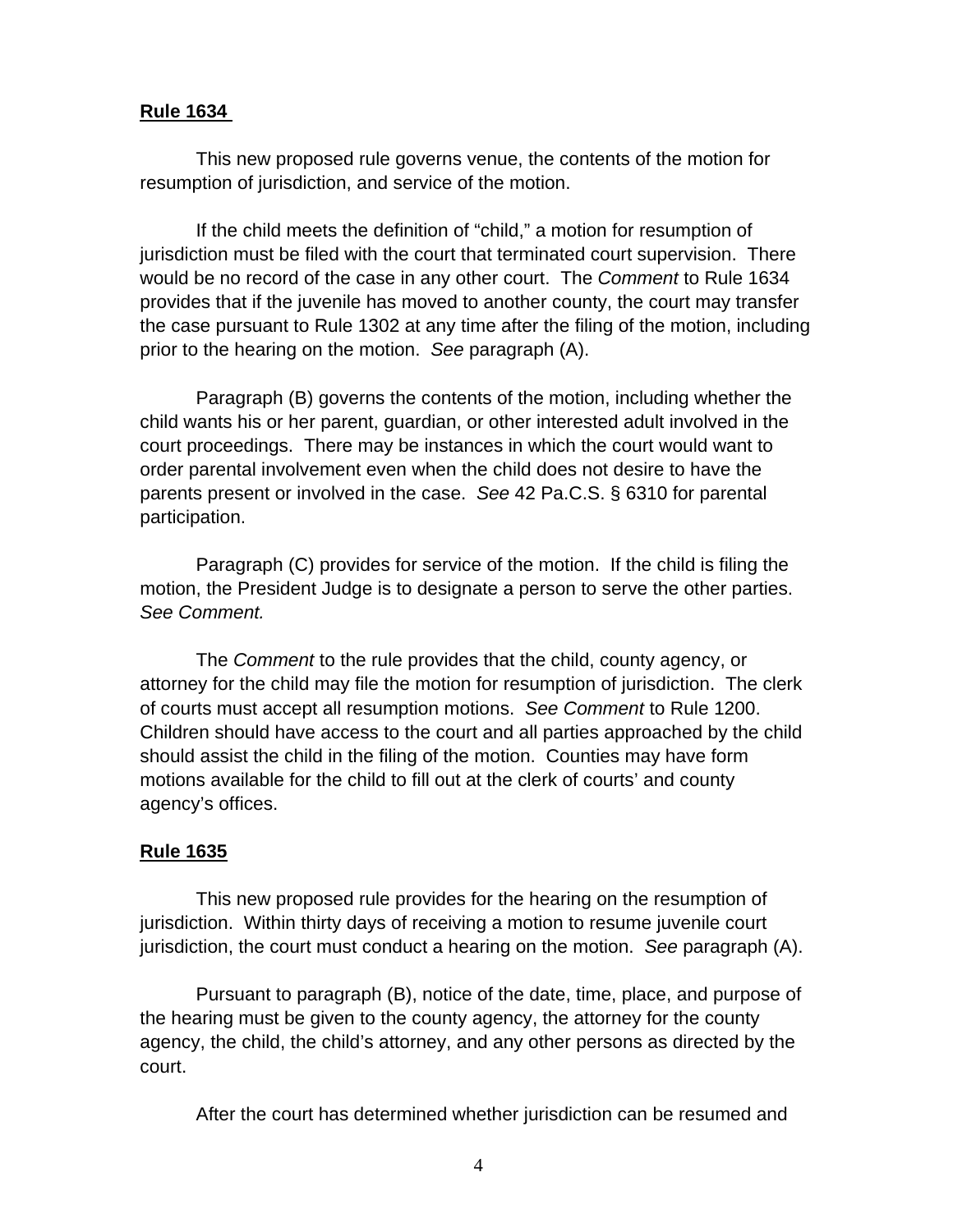has made findings and conclusions of law on the record in open court pursuant to paragraph (C), the court must enter an order pursuant to paragraph (D).

Paragraphs (E) and (F) govern termination of court supervision in resumption cases. If the court denies the motion of resumption of jurisdiction, the court must enter an order terminating juvenile court jurisdiction. Because a resumption of jurisdiction case is commenced upon the filing of a motion, an order terminating supervision must be entered to close the case.

Advanced communication technology may be utilized pursuant to paragraph (G); however, the court must see the child in person every six months. *See* Rules 1128 and 1129.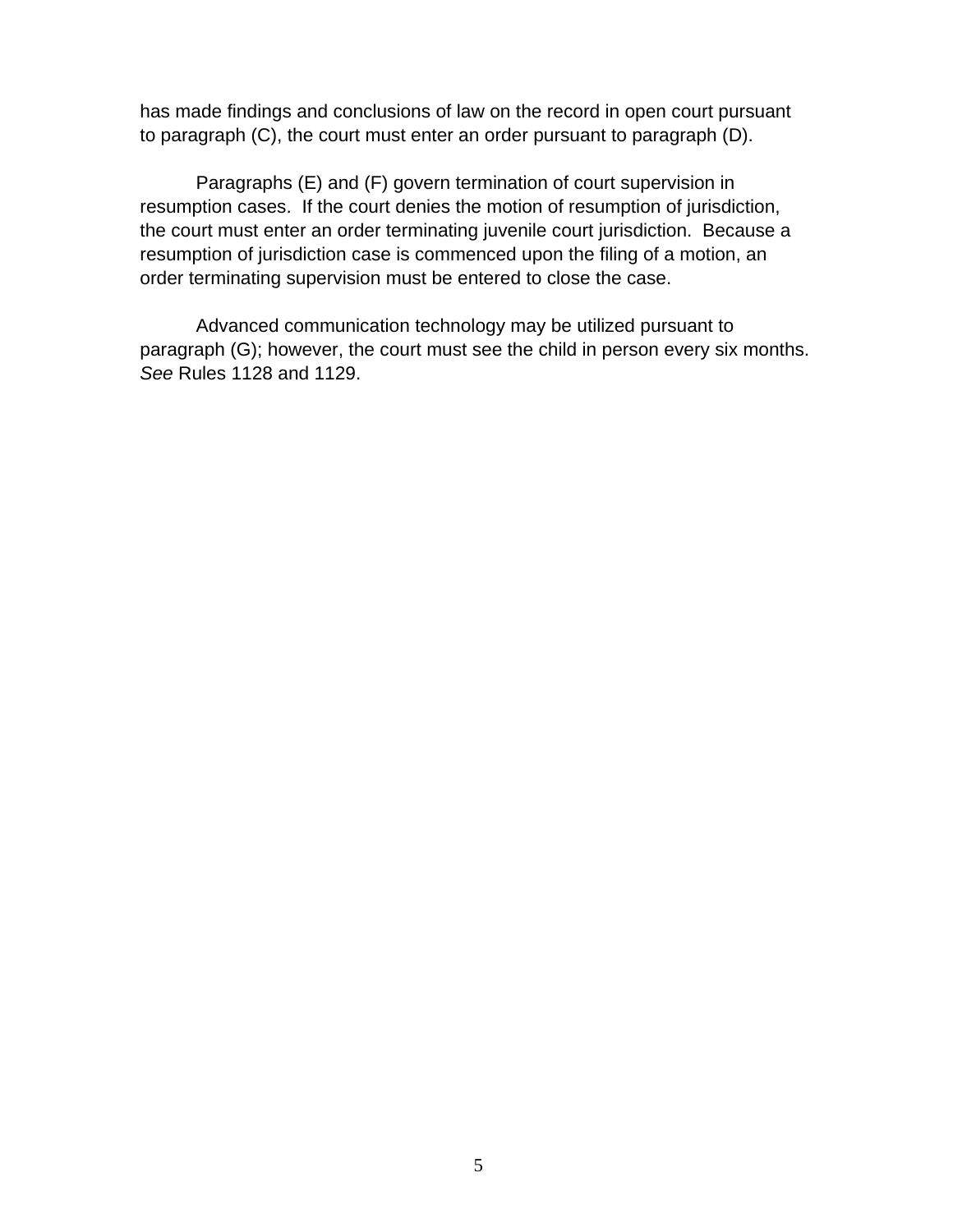#### **RULE 1120. DEFINITIONS**

\* \* \*

CHILD is a person who**:** 

**1)** is under the age of eighteen **[who]and** is the subject of the dependency petition**[,or who]**

**2)** was adjudicated dependent before reaching the age of eighteen years and who, while engaged in a course of instruction or treatment, requests the court to retain jurisdiction until the course has been completed, but in no event shall remain in a course of instruction or treatment past the age of twenty-one years**; or** 

### **3) has requested the court to resume jurisdiction; and**

- **a) is under twenty-one years of age;**
- **b) was adjudicated dependent prior to turning eighteen years of age; and**
- **c) is, one of the following:** 
	- **i) completing secondary education or an equivalent credential;**
	- **ii) enrolled in an institution which provides postsecondary or vocational education;**
	- **iii) participating in a program actively designed to promote or prevent barriers to employment;**
	- **iv) employed for at least eighty hours per month; or**
	- **v) incapable of doing any of the activities as prescribed above in (3)(c)(i)-(iv) due to a medical or behavioral health condition, which is supported by regularly updated information in the permanency plan for the child**.

\* \* \*

#### **COMMENT**

**In 201-, the definition of "child" was expanded to include those children who have requested the court to resume jurisdiction after juvenile court jurisdiction had been previously terminated. This rule change followed the changes to the definition of "child" in the Juvenile Act pursuant to Act of July 5, 2012 (P.L. 880, No. 91).** *See* **42 Pa.C.S. § 6302.** 

The county agency is a party to the proceeding and should not function as the "Clerk of Courts." The definition of "**[c]C**lerk of **[c]C**ourts" should not necessarily be interpreted to mean the office of clerk of courts as set forth in 42 Pa.C.S. § 102, but instead refers to that official who maintains the official court record and docket regardless of the person's official title in each judicial district. It is to be determined locally which official is to maintain these records and the associated docket.

\* \* \*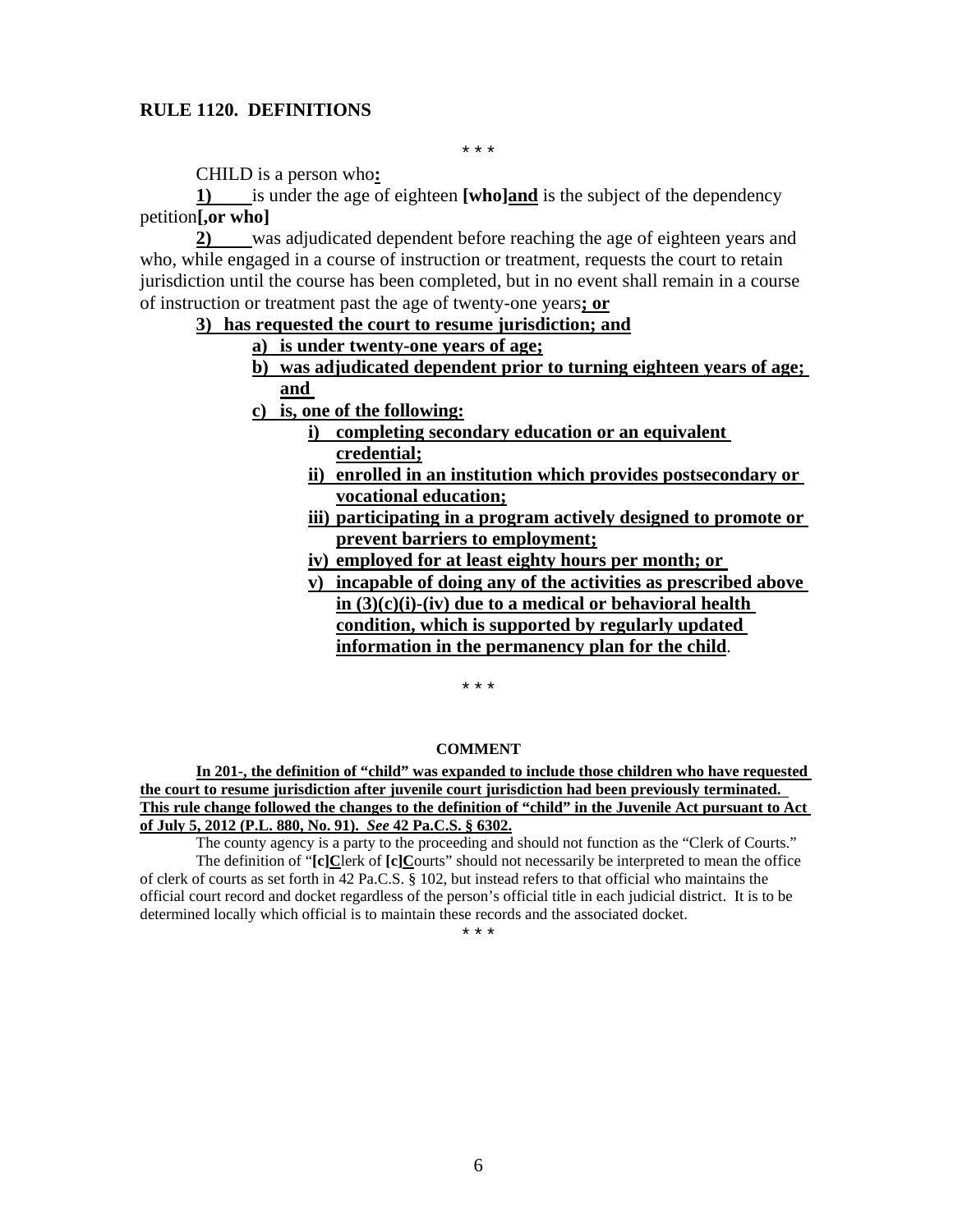### **RULE 1150. ATTORNEYS – APPEARANCES AND WITHDRAWALS**

\* \* \*

*COMMENT* 

\* \* \*

*See* **the** *Comment* **to Rule 1634 for assisting children in filing resumption of jurisdiction motions. It is best practice for the court to appoint the guardian** *ad litem* **or legal counsel who was previously assigned to the child as legal counsel in the re-opened case. If there extenuating circumstances preventing the attorney from representing the child, the attorney should make this known at the time of the filing of the motion for resumption of jurisdiction so the court can assign a new attorney.**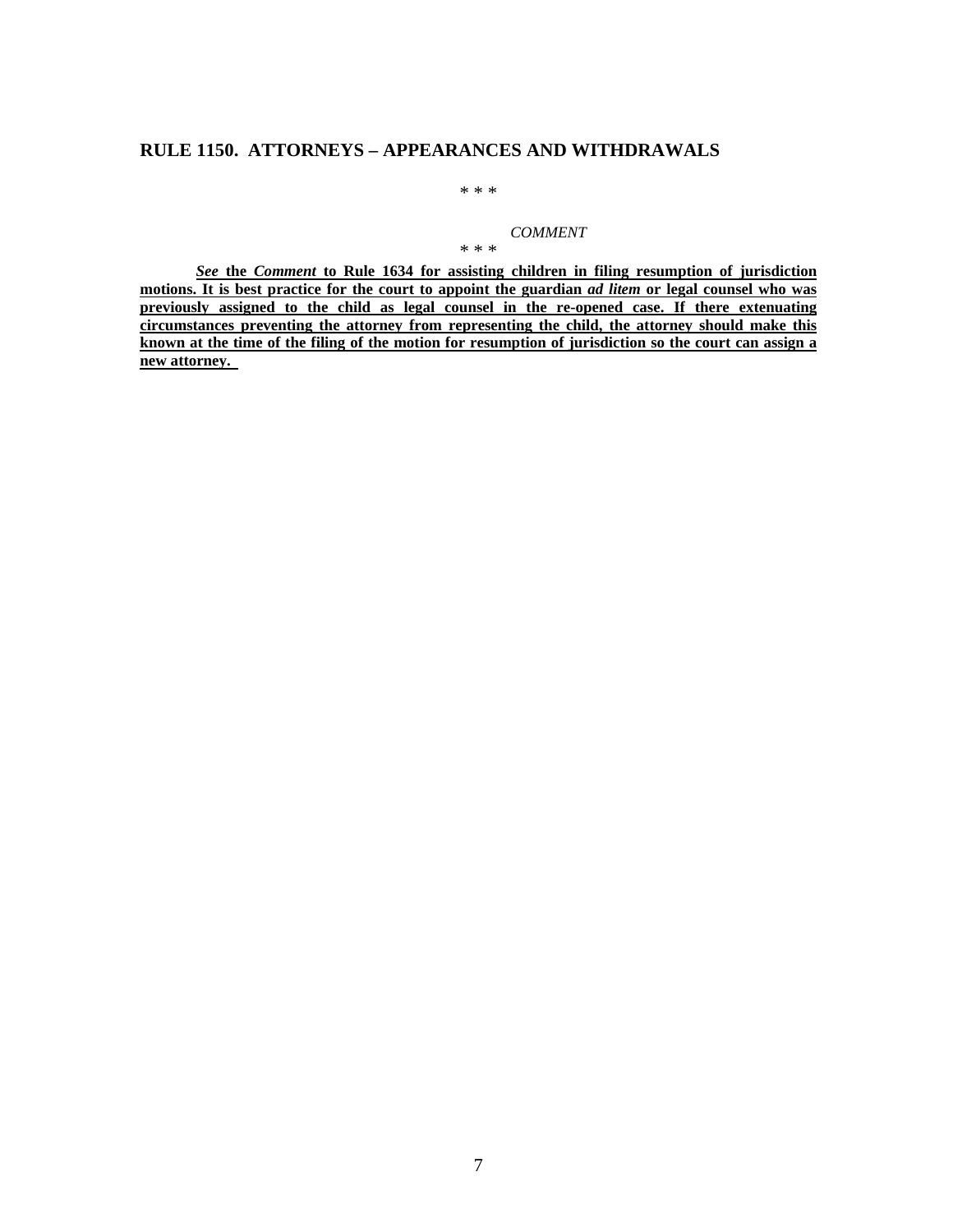\* \* \*

#### B. **Counsel for child.** The court shall appoint legal counsel for a child:

1) if a proceeding has been commenced pursuant to Rule 1200 alleging a child to be dependent who:

\* \* \*

### **f) has filed a motion for resumption of jurisdiction pursuant to Rule 1634.**

\* \* \*

#### **COMMENT**

*See* 42 Pa.C.S. §§ 6302, 6311, and 6337.

The guardian *ad litem* for the child may move the court for appointment as legal counsel and assignment of a separate guardian *ad litem* when, for example, the information that the guardian *ad litem* possesses gives rise to the conflict and can be used to the detriment of the child. To the extent 42 Pa.C.S. § 6311(b)(9) is inconsistent with this rule, it is suspended. *See* Rule 1800. *See also* Pa.R.P.C. 1.7 and 1.8. Under paragraph (C), legal counsel represents the legal interests of the child and the guardian *ad litem* represents the best interests of the child.

**Pursuant to paragraph (B)(1)(f), the court is to appoint legal counsel when a motion for resumption of jurisdiction has been filed. It is best practice to appoint the guardian** *ad litem* **or legal counsel who was previously assigned to the child as legal counsel.** 

\* \* \*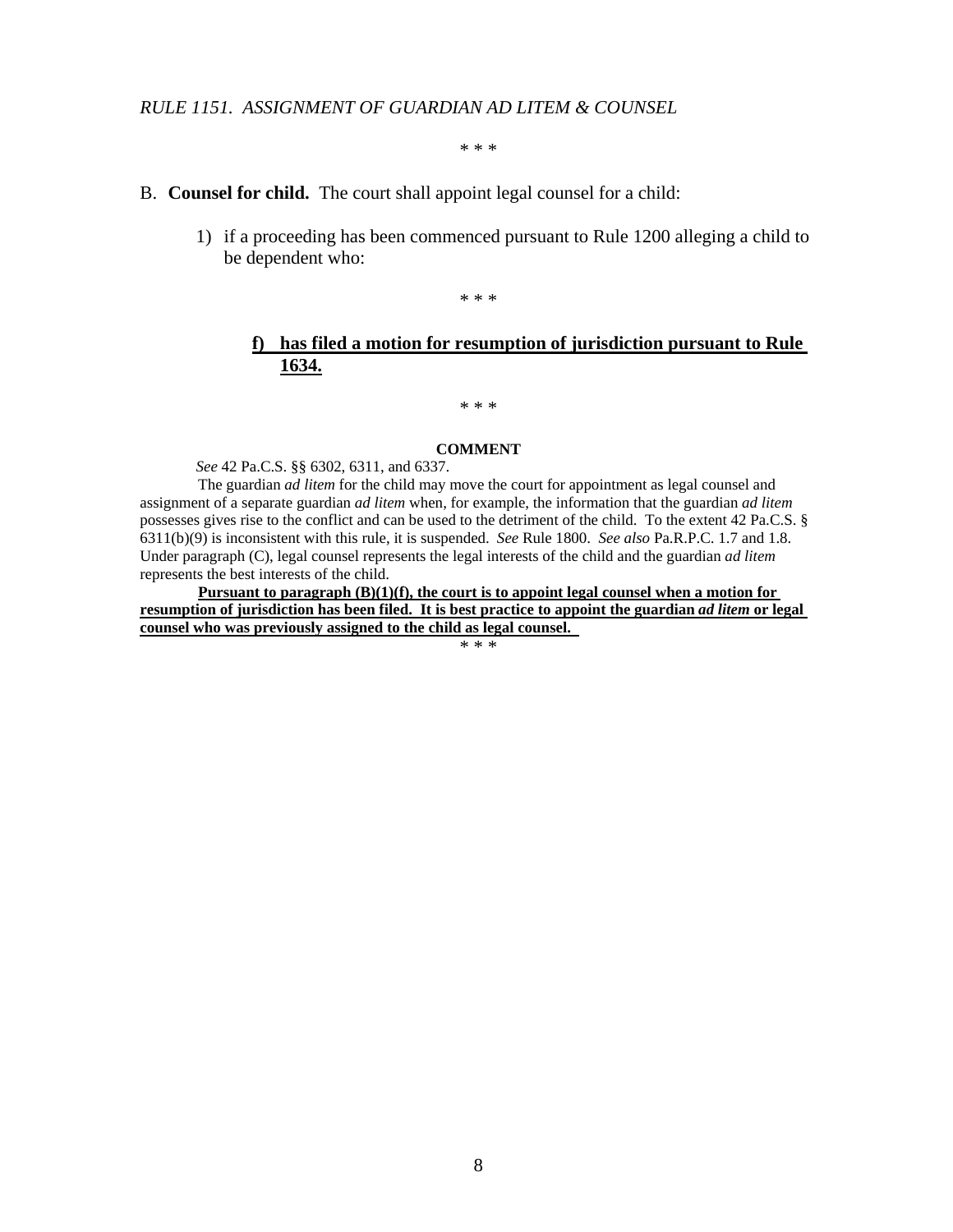### **RULE 1200. COMMENCING PROCEEDINGS**

Dependency proceedings within a judicial district shall be commenced by:

- 1) the filing of a dependency petition;
- 2) the submission of an emergency custody application;
- 3) the taking of the child into protective custody pursuant to a court order or statutory authority;
- 4) the court accepting jurisdiction of a resident child from another state; **[or]**
- 5) the court accepting supervision of child pursuant to another state's order**; or**

### **6) the filing of a motion for resumption of jurisdiction pursuant to Rule 1634**.

#### **COMMENT**

\* \* \*

For proceedings that have already been commenced in another judicial district, see Rule 1302 for inter-county transfer of the case.

**For resumption of jurisdiction, see Rules 1634 and 1635 & 42 Pa.C.S. §§ 6302 and 6351(J). The clerk of courts should have form motions available for children who want to file for resumption of juvenile court jurisdiction. These forms are available at** 

**http://www.pacourts.us/Forms/dependency.htm.** 

**The clerk of court is to accept all filings for resumption of juvenile court jurisdiction whether the motions meet the standard for legal filings or there are objections by other parties. This is to ensure these children have access to the court.** *See also* **Rule 1126.**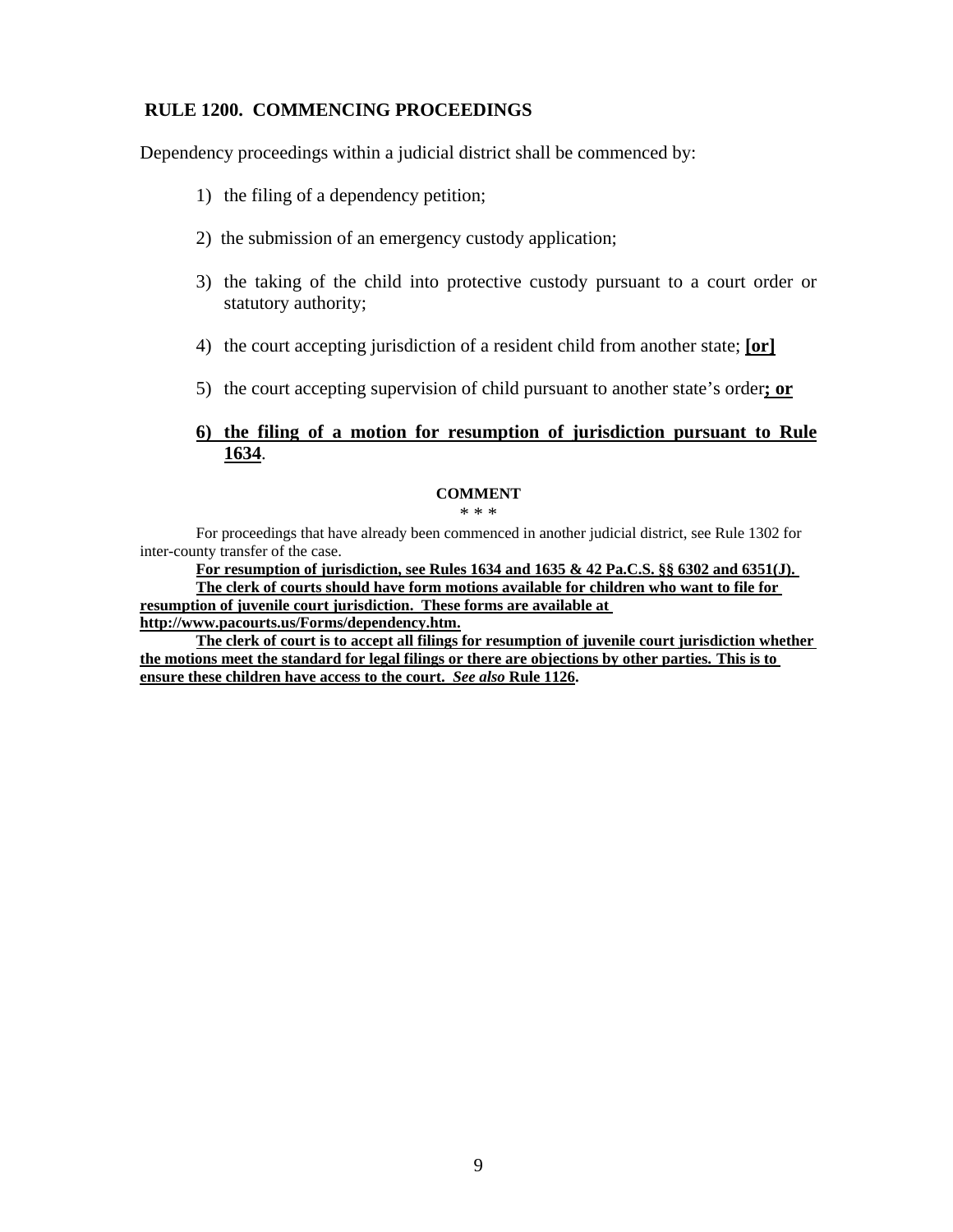### **CHAPTER 16 POST-DISPOSITIONAL PROCEDURES**

**\* \* \*** 

### **PART (B)(2) PERMANENCY HEARING**

- 1607. Regular Scheduling of Permanency Hearing
- 1608. Permanency Hearing
- 1609. Permanency Hearing Orders

**1610. Permanency Hearing for Children Over Eighteen** 

**1611. Permanency Hearing Orders for Children Over Eighteen** 

#### **PART (C) [TERMINATION & ]POST-DISPOSITIONAL PROCEDURES**

- **1613. Renumbered[Termination of Court Supervision]**
- 1616. **[Post-Dispositional Procedures; Appeals]** (RESERVED)

# **PART (D)**

## **CESSATION AND RESUMPTION OF COURT SUPERVISION OR JURISDICTION**

**1631. Termination of Court Supervision.** 

**1634. Motion of Resumption of Jurisdiction.** 

**1635. Hearing on Motion for Resumption of Jurisdiction.**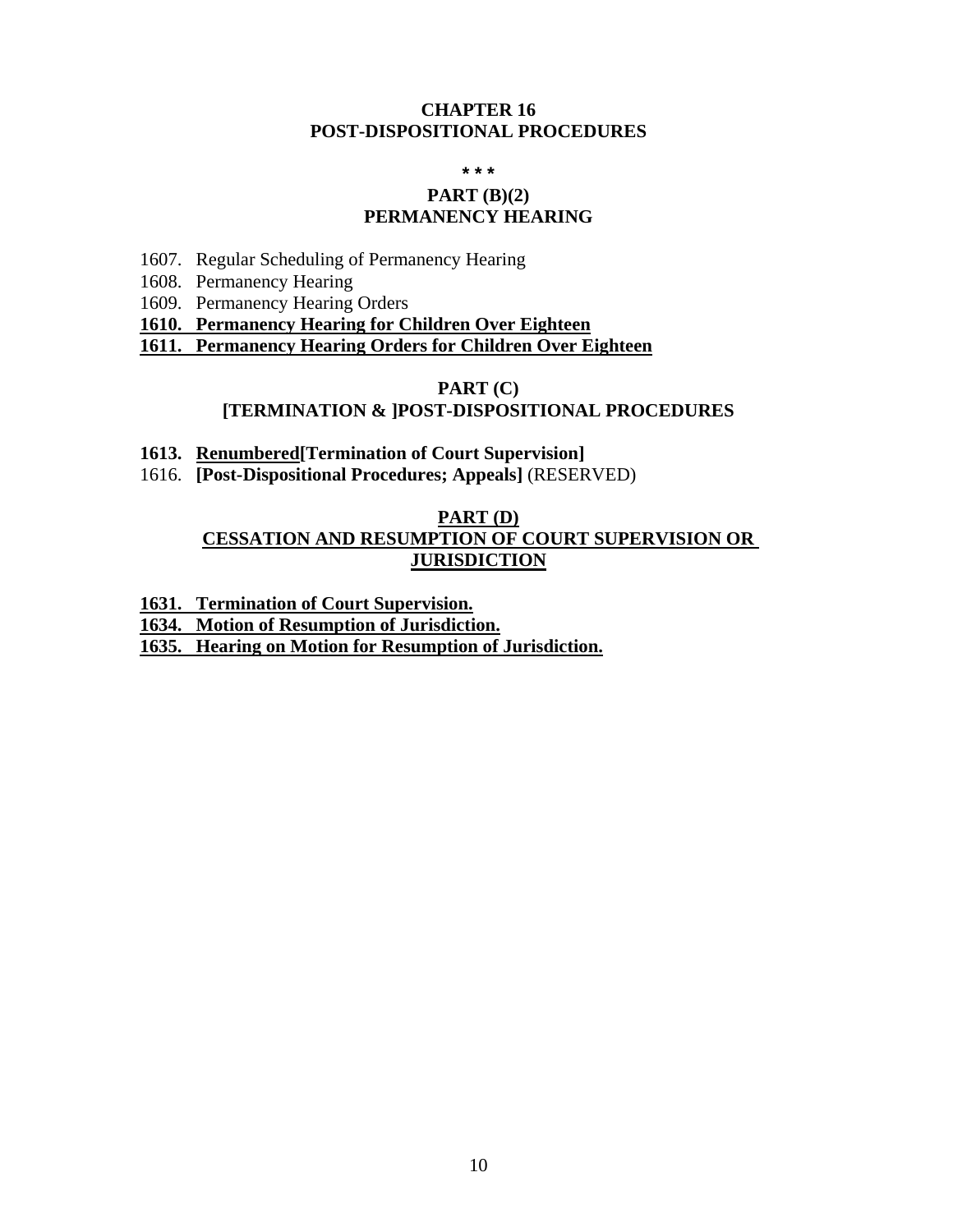# **RULE 1608. PERMANENCY HEARING**

\* \* \*

#### **COMMENT**

\* \* \*

*See* **Rule 1610 for permanency hearing for children over the age of eighteen.**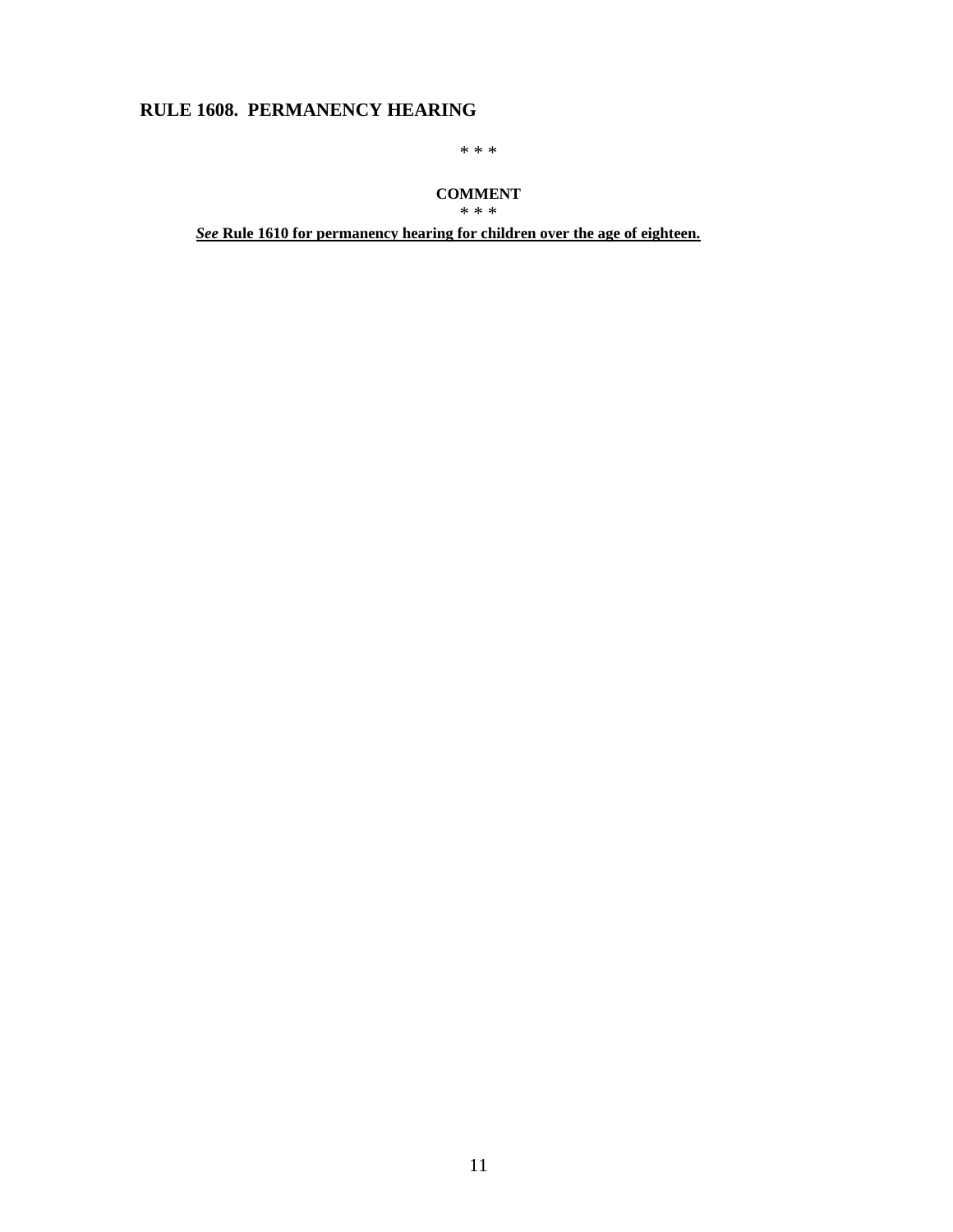# **RULE 1609. PERMANENCY HEARING ORDERS**

\* \* \*

#### **COMMENT**

\* \* \*

*See* **Rule 1611 for permanency hearing orders for children over the age of eighteen.**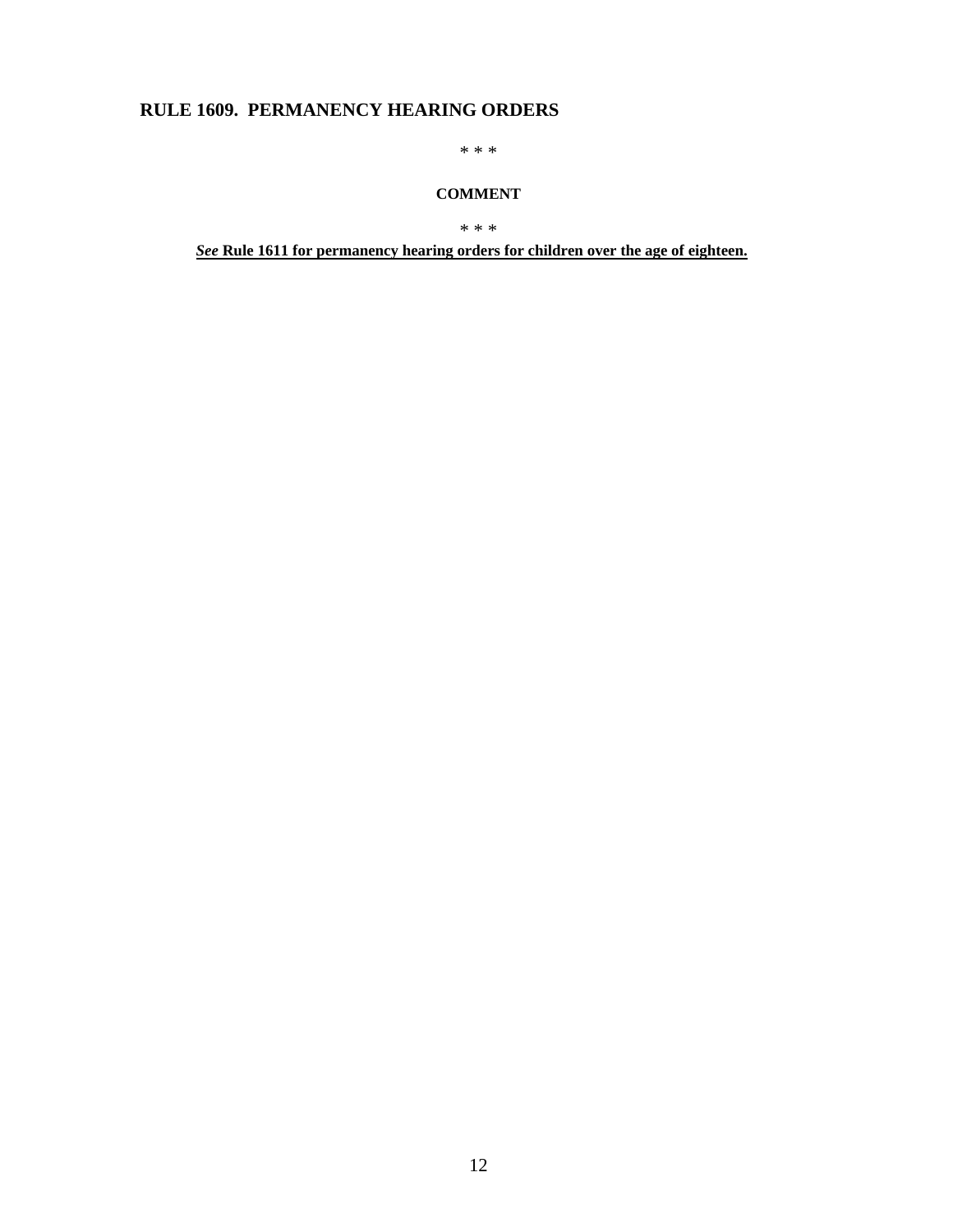# **RULE 1610. PERMANENCY HEARING FOR CHILDREN OVER EIGHTEEN**

# **A. Purpose and timing of hearing. For every case for children over the age of eighteen, the court shall conduct a permanency hearing at least every six months for purposes of determining or reviewing:**

- **1) the transition plan of the child;**
- **2) the date by which the goal of permanency for the child might be achieved; and**
- **3) whether the placement continues to be best suited to the safety, protection, and physical, mental, and moral welfare of the child.**
- **B. Recording. The permanency hearing shall be recorded.**
- **C. Evidence. Any evidence helpful in determining the appropriate course of action, including evidence that was not admissible at the adjudicatory hearing, shall be presented to the court.**
- **D. Court's findings. At the permanency hearing, the court shall:** 
	- **1) enter its findings and conclusions of law into the record and enter an order pursuant to Rule 1611; and**
	- **2) on the record in open court, the court shall state:** 
		- **a) the appropriateness of the placement, if applicable;**
		- **b) the appropriateness, feasibility, and extent of compliance with the transition plan developed for the child;**
		- **c) the appropriateness and feasibility of the transition goal for the child;**
		- **d) the likely date by which the transition goal for the child might be achieved;**
		- **e) whether reasonable efforts were made to finalize the transition plan in effect;**
		- **f) whether the county agency has made services available, and if not, why those services have not been made available;**
		- **g) the continued appropriateness of the transition plan and the concurrent plan, if applicable;**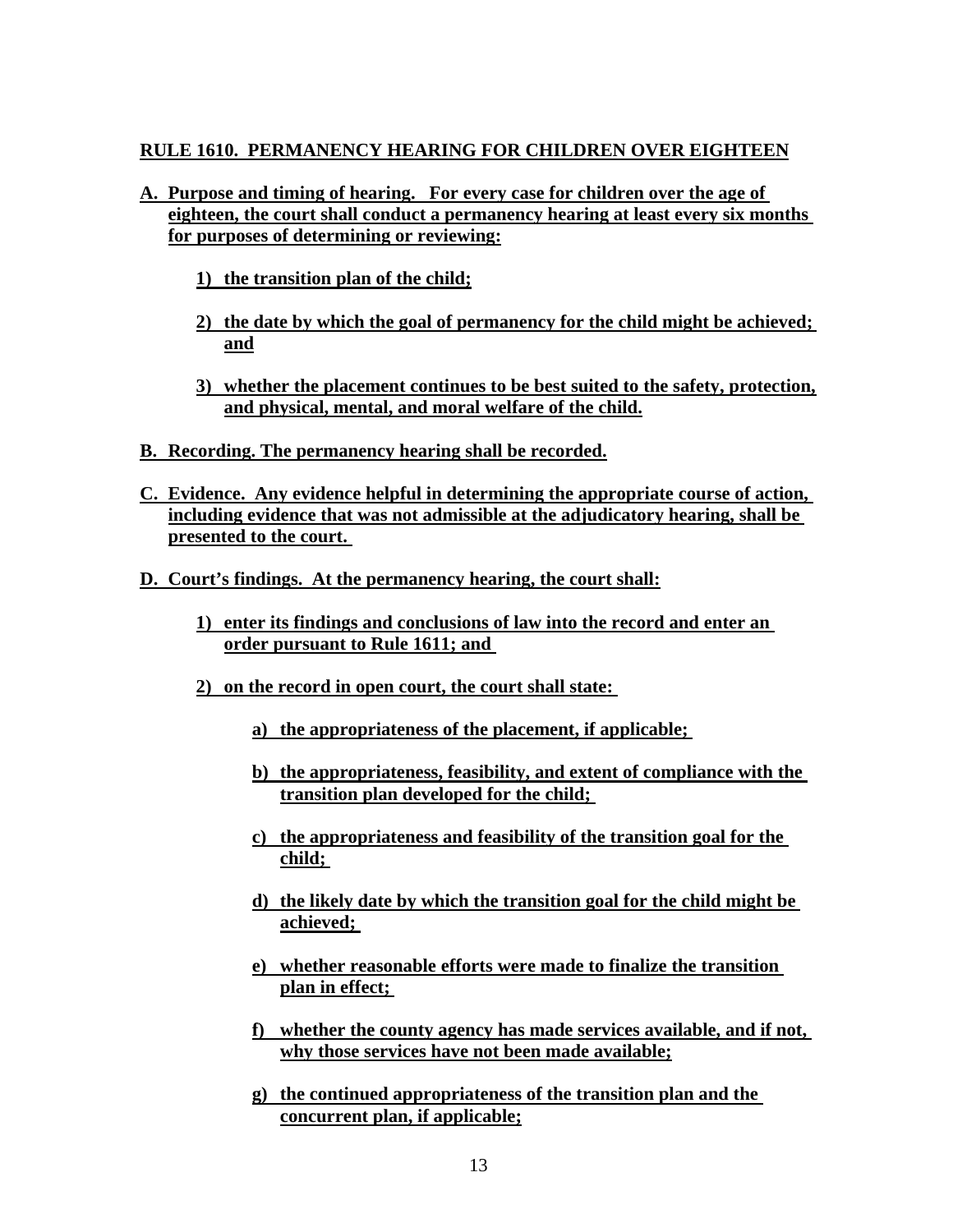**h) whether the child is safe;** 

- **i) if the child has been placed outside the Commonwealth, whether the placement continues to be best suited to the safety, protection, and physical, mental, and moral welfare of the child;**
- **j) the services needed to assist a child to make the transition to independent living, including:** 
	- **i) the specific independent living services or instructions that are currently being provided by the county agency or private provider;**
	- **ii) the areas of need in independent living instruction that have been identified by the independent living assessment completed pursuant to the Chafee Act, 42 U.S.C. § 671** *et seq***.;**
	- **iii) the independent living services that the child will receive prior to the next permanency review hearing;**
	- **iv) whether the child is in the least restrictive, most family-like setting that will enable him to develop independent living skills;**
	- **v) the efforts that have been made to develop and maintain connections with supportive adults regardless of placement type;**
	- **vi) whether the child is making adequate educational progress to graduate from high school or whether the child is enrolled in another specified educational program that will assist the child in achieving self-sufficiency;**
	- **vii) the job readiness services that have been provided to the child and the employment/career goals that have been established;**
	- **viii) whether the child has physical health or behavioral health needs that will require continued services into adulthood; and**
	- **ix) the steps being taken to ensure that the youth will have stable housing or living arrangements when discharged from care; and**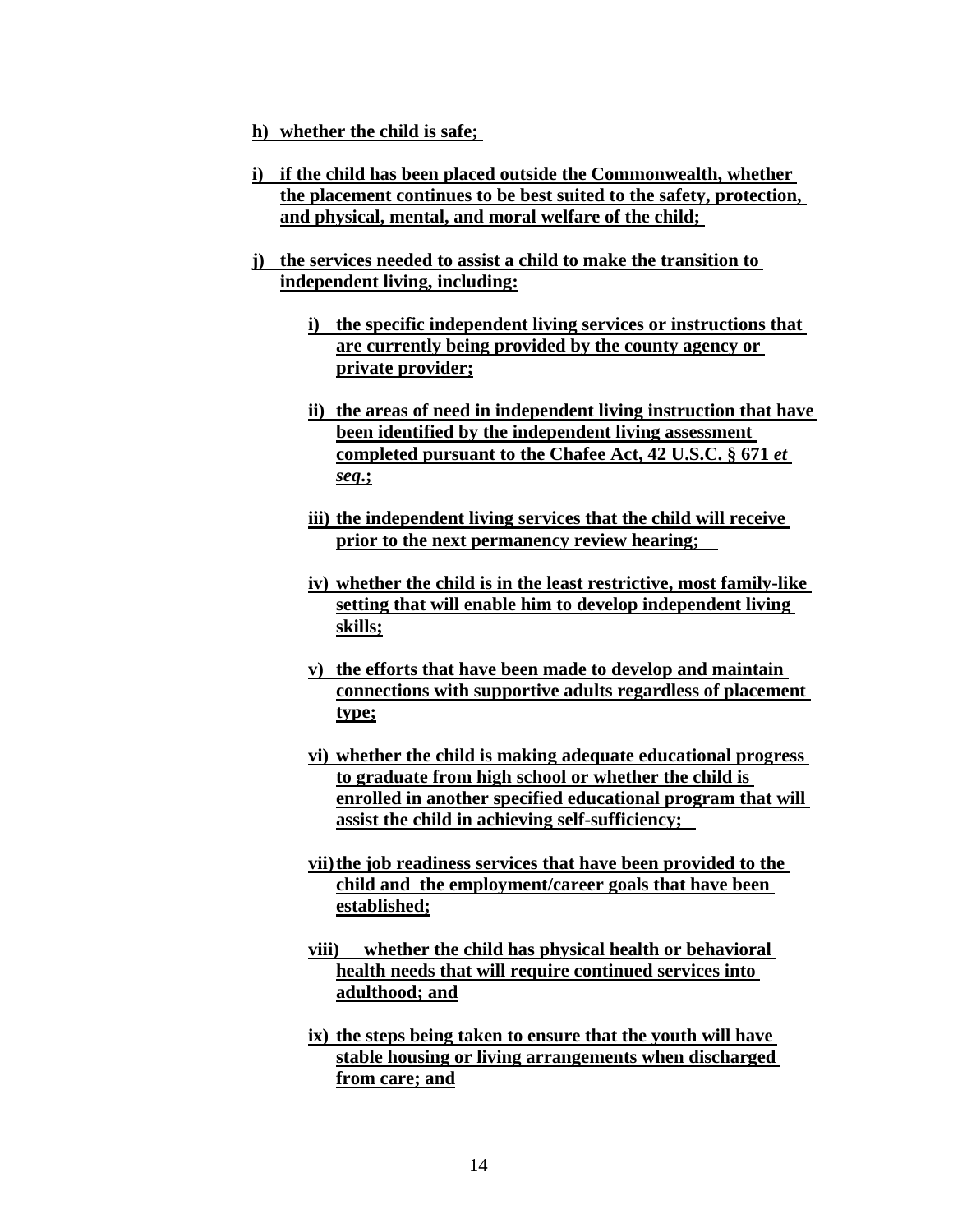### **k) any educational, health care, and disability needs of the child and the plan to ensure those needs are met.**

#### **COMMENT**

*See* **42 Pa.C.S. §§ 6341, 6351.** 

 **To the extent practicable, the judge or master who presided over the adjudicatory and original dispositional hearing for a child should preside over the permanency hearings for the same child. In resumption of jurisdiction cases, to the extent practicable, the judge or master who presided over the original case should preside over the re-opened case.** 

**Pursuant to paragraph (A), courts are to conduct a permanency hearing every six months. Courts are strongly encouraged to conduct more frequent permanency hearings, such as every three months, when possible.** 

**A three-month hearing or conference is considered best practice for dependency cases and is highly recommended. The court should not wait until six months has elapsed to determine if the transition plan is progressing. Time to achieve permanency is critical in dependency cases. In order to seek reimbursement under Title IV-E of the Social Security Act, 42 U.S.C. § 601** *et seq.***, a full permanency hearing is to be conducted every six months.** 

**In addition to the permanency hearing contemplated by this rule, courts may also conduct additional and/or more frequent intermittent review hearings or status conferences, which address specific issues based on the circumstances of the case, and which assist the court in ensuring timely transition.** 

*See* **42 U.S.C. § 675 (5)(A)-(H) for development of a transition plan pursuant to paragraph (D)(2)(j).** 

*See* **Rule 1136 regarding** *ex parte* **communications.** 

**When the court has resumed jurisdiction pursuant to Rule 1635, the court is to schedule regular permanency hearings. The county agency is to develop a new transition plan for the child.**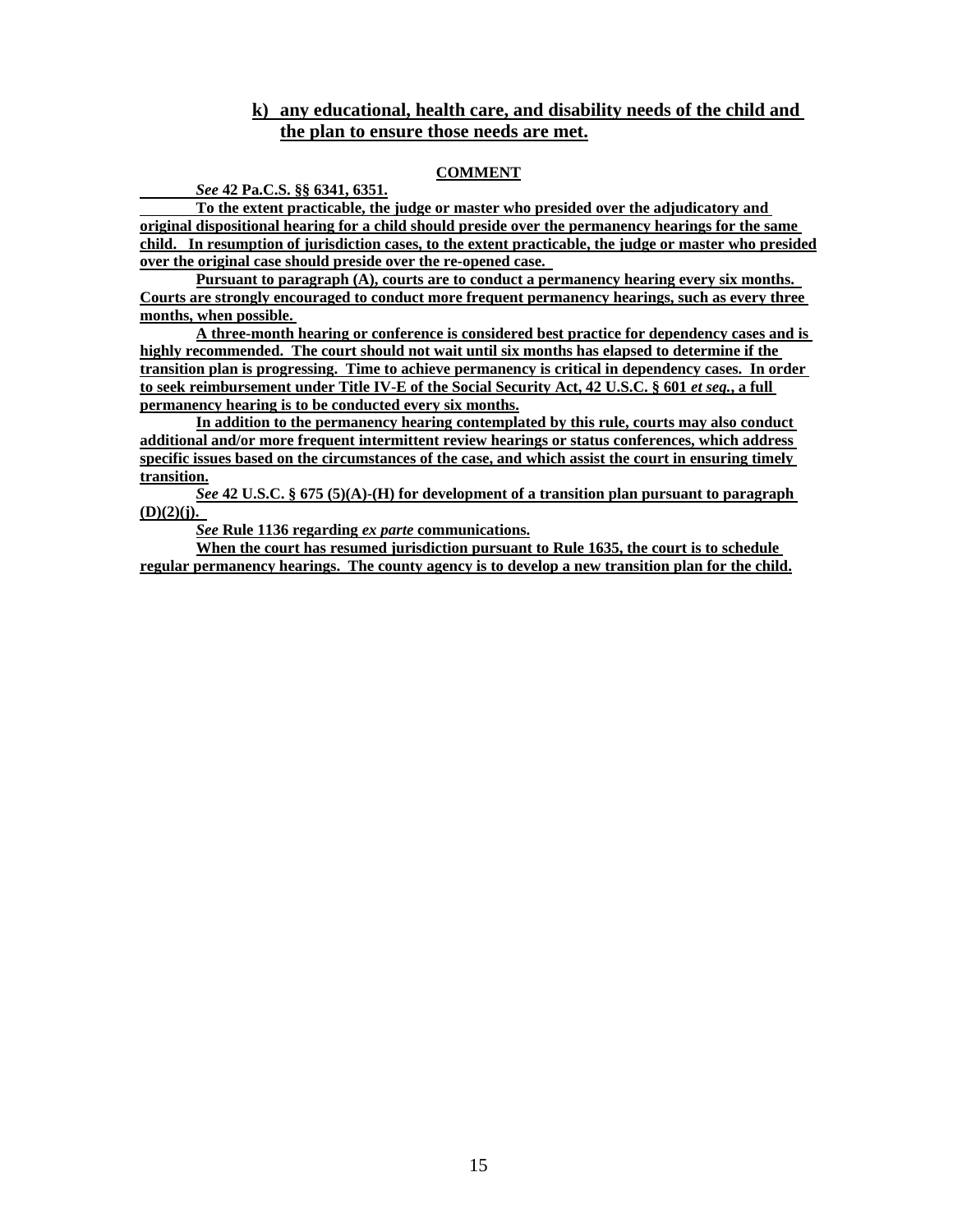# **RULE 1611. PERMANENCY HEARING ORDERS FOR CHILDREN OVER EIGHTEEN**

- **A. Court order. After every permanency hearing for children over the age of eighteen, the court shall issue a written order, which provides whether the transition plan is best suited to the safety, protection, and physical, mental, and moral welfare of the child.**
- **B. Determination made. The court's order shall reflect a determination made pursuant to Rule 1610(D).**
- **C. Orders concerning education. The court's order shall address the stability and appropriateness of the child's education, if applicable.**
- **D. Orders concerning health care and disability.** 
	- **1) The court's order shall identify, monitor, and address the child's needs concerning health care and disability; and**
	- **2) The court's orders may authorize evaluations and treatment.**
- **E. Guardians. The permanency order shall include any conditions, limitations, restrictions, and obligations imposed upon the guardian.**

#### **COMMENT**

 **When issuing a permanency order, the court should issue an order that is "best suited to the safety, protection, and physical, mental, and moral welfare of the child." 42 Pa.C.S. § 6351(a). See** *In re S.J.,* **906 A.2d 547, 551 (Pa. Super. Ct. 2006) (citing** *In re Tameka M.***, 525 Pa. 348, 580 A.2d 750 (1990)), for issues addressing a child's mental and moral welfare.** 

**Pursuant to paragraph (C), the court's order is to address the child's educational stability, including the right to an educational decision maker.** *See Comment* **to Rule 1609(D).** 

**Pursuant to paragraph (D), the court's order is to address the child's needs concerning health care and disability.** *See Comment* **to Rule 1609(E).**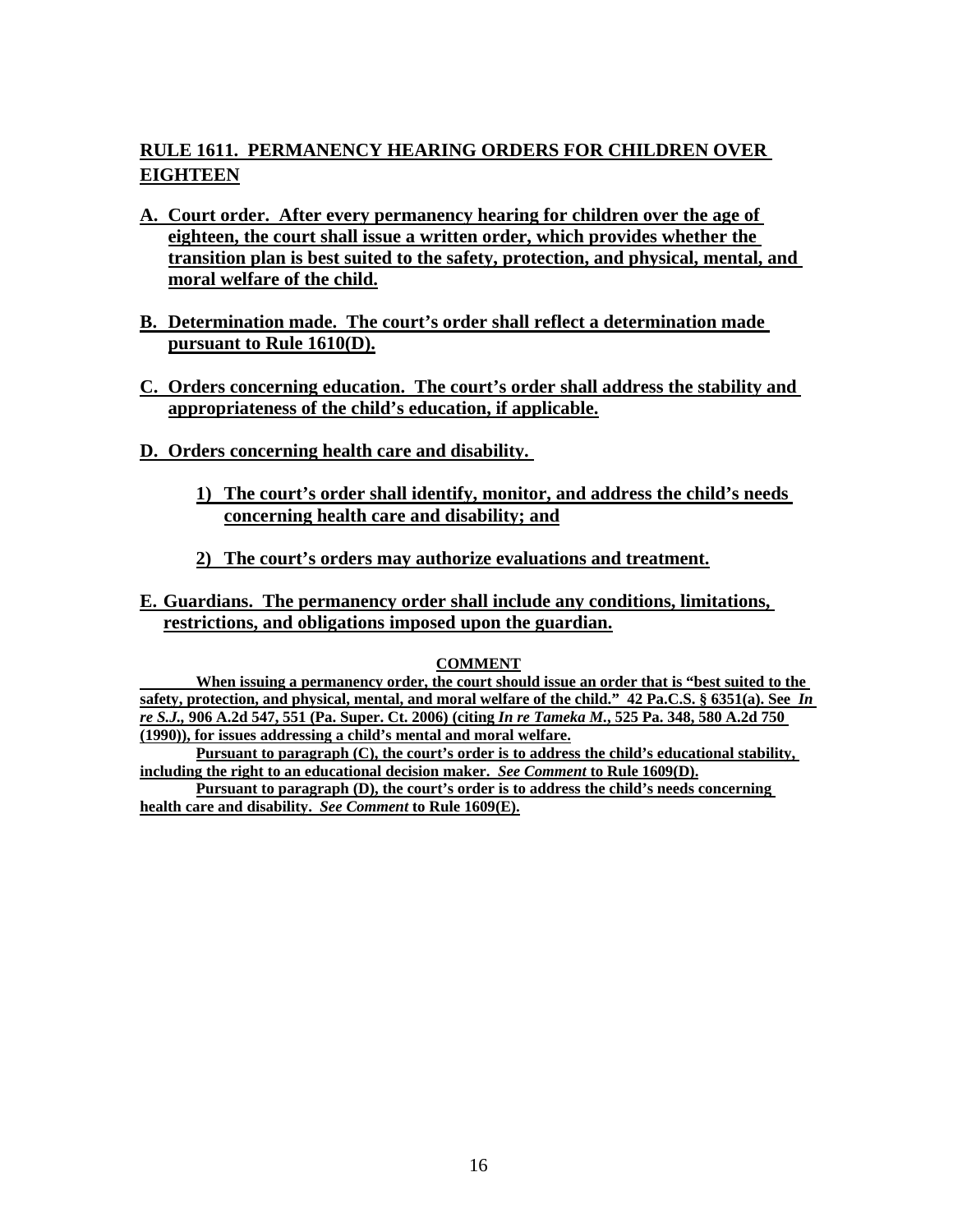### **PART (D) CESSATION AND RESUMPTION OF COURT SUPERVISION OR JURISDICTION**

#### **1631. Termination of Court Supervision.**

#### **1634. Motion of Resumption of Jurisdiction.**

**1635. Hearing on Motion for Resumption of Jurisdiction.** 

#### **RULE [1613]1631. TERMINATION OF COURT SUPERVISION**

\* \* \* *COMMENT* 

\* \* \*

A child whose non-custodial parent is ready, willing, and able to provide adequate care for the child may not be found dependent. *In re M.L.*, 562 Pa. 646, 757 A.2d 849 (2000). *See* paragraph (B). **Paragraph (B) does not apply to resumption of jurisdiction cases.** 

\* \* \*

Pursuant to paragraph (E)(3), the court is to approve a transition plan that is suitable for the child and that has been personalized at the direction of the child.

**If the court has resumed jurisdiction pursuant to Rule 1635, a new transition plan is to be developed for the child. Before the court can terminate supervision, the requirements of paragraph (E) are to be followed. In no case is a juvenile over twenty-one to remain under juvenile court supervision.** *See* **Rule 1635(E).** *See also* **Rule 1635(F) for termination of juvenile court jurisdiction if the court denies the motion for resumption of jurisdiction.**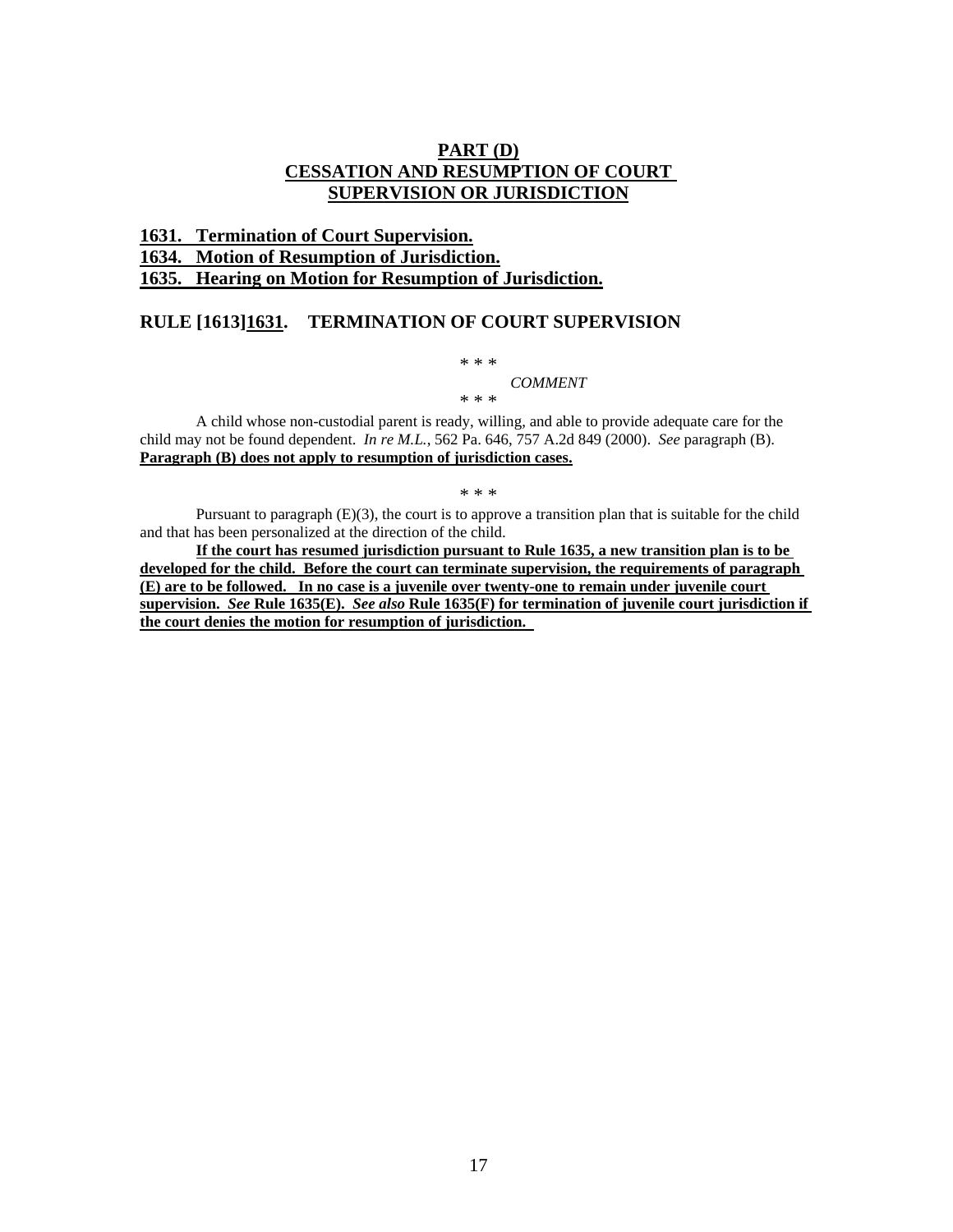# **RULE 1634. MOTION OF RESUMPTION OF JURISDICTION.**

### **A. Venue. A motion to resume jurisdiction shall be filed with the court that terminated court supervision of the child pursuant to Rule 1631.**

- **B. Contents. The motion for resumption of jurisdiction shall aver:**
	- **1) dependency jurisdiction was previously terminated:** 
		- **a) within ninety days prior to the child's eighteenth birthday; or**
		- **b) on or after the child's eighteenth birthday but before the child turns twenty-one years of age; and**
	- **2) the child continues to meet the definition of child pursuant to 42 Pa.C.S. § 6302 because the child:** 
		- **a) is under twenty-one years of age;**
		- **b) was adjudicated dependent prior to turning eighteen years of age;**
		- **c) has requested the court to resume jurisdiction; and**
		- **d) is, one of the following:** 
			- **i) completing secondary education or an equivalent credential;**
			- **ii) enrolled in an institution which provides postsecondary or vocational education;**
			- **iii) participating in a program actively designed to promote or prevent barriers to employment;**
			- **iv) employed for at least eighty hours per month; or**
			- **v) incapable of doing any of the activities as prescribed in paragraphs (B)(2)(c)(i)-(iv) due to a medical or behavioral health condition, which is supported by regularly updated information in the permanency plan for the child;**
	- **3) whether the child would like his or her parent, guardian, or other interested adult involved in the court proceedings; and**
	- **4) a verification by the child that the above requirements have been met.**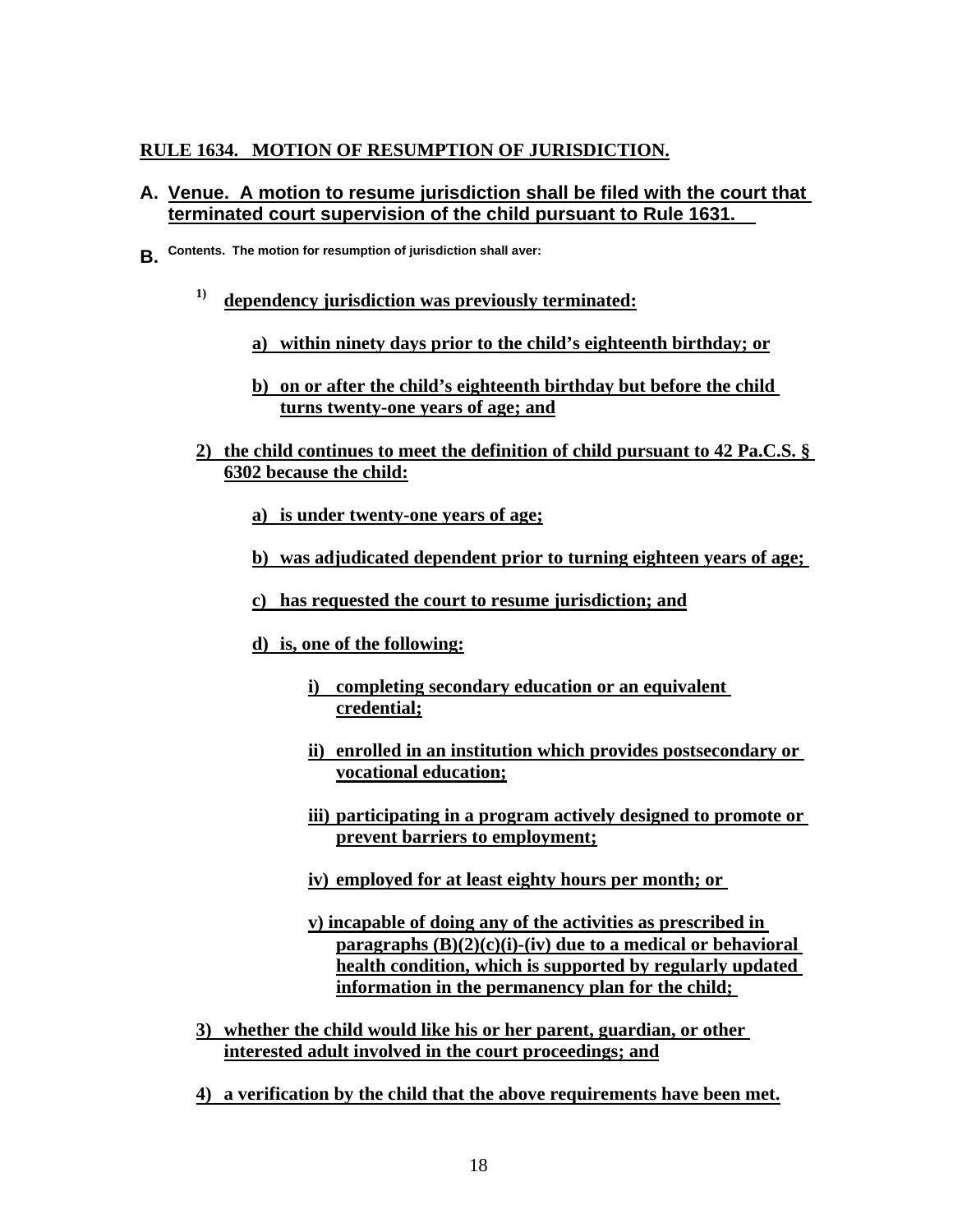### **C. Service. A copy of the motion shall be served upon:**

**1) the county agency;** 

**2) the attorney for the county agency;** 

**3) the child; and** 

**4) the child's attorney.** 

#### **COMMENT**

**A motion to resume jurisdiction can be filed by the child, county agency, or attorney for the child. At the request of the child, if the county agency or previous attorney is approached by the child concerning the court reopening the child's case, the county agency or attorney is to assist the child in the filing of the motion.** 

**Pursuant to paragraph (A), the motion is to be filed in the county that terminated juvenile court jurisdiction. If the juvenile has moved to another county, the juvenile may request the court to transfer jurisdiction pursuant to Rule 1302 at any time after the filing of the motion to resume jurisdiction, including prior to the hearing on the motion.** *See* **Rules 1302 and 1635.** 

**If the child does not have attorney at the time of the filing of the motion, the court is to assign legal counsel pursuant to Rule 1151(a) and immediately order service of the motion to resume jurisdiction on the child's attorney. It is best practice to appoint the guardian** *ad litem* **or legal counsel who was previously assigned to the child as legal counsel.** *See* **Rule 1151.** 

**If the child is the party filing the motion, the President Judge of each judicial district is to designate a person to serve the other parties for the child. If the county agency or attorney is filing the motion, they should serve the other parties.** 

*See* **42 Pa.C.S. §§ 6302 & 6351(J).** 

*See also* **Rule 1300 for change of venue and Rule 1302 for inter-county transfer of the case.**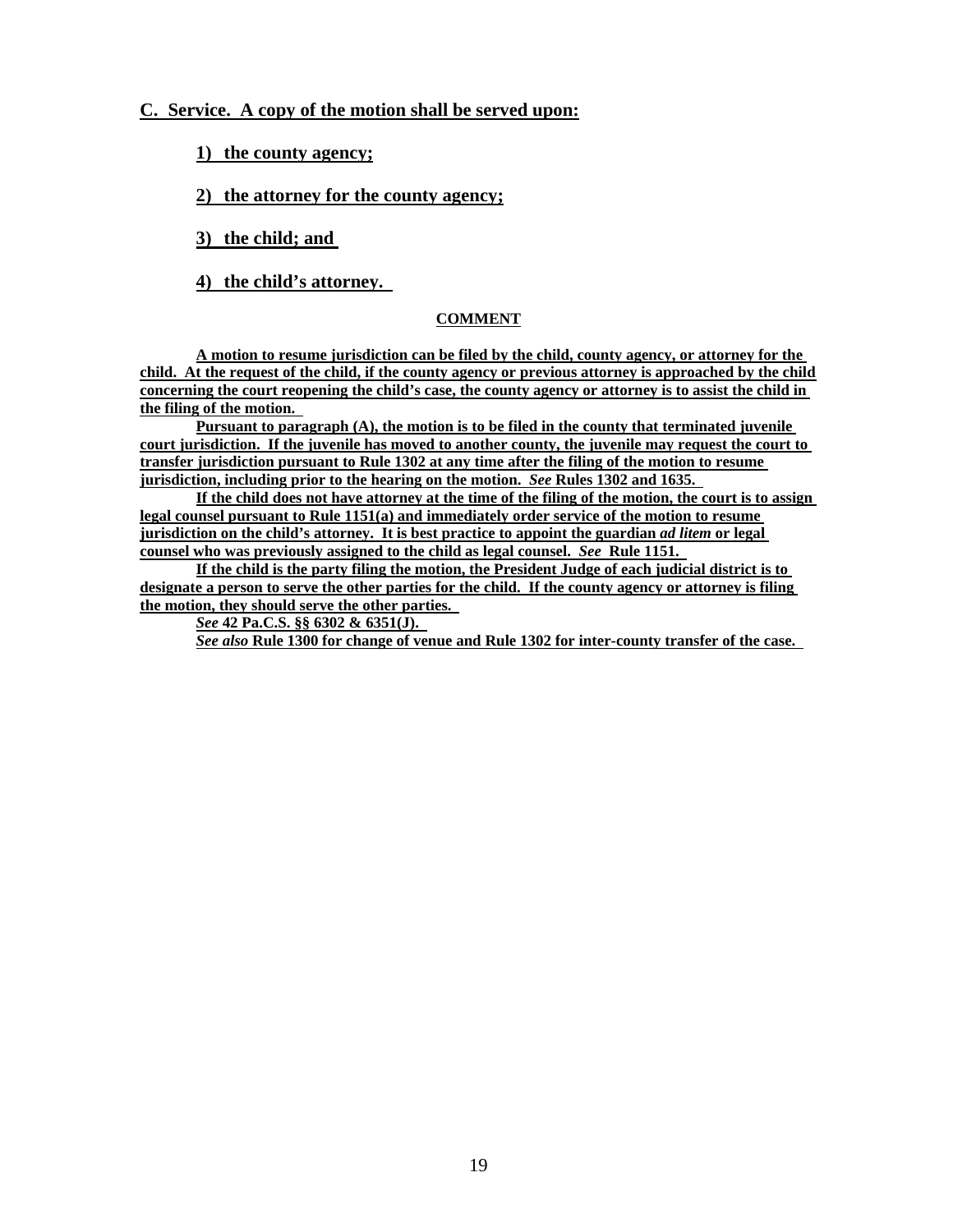# **RULE 1635. HEARING ON MOTION FOR RESUMPTION OF JURISDICTION.**

- **A. Time for hearing. Within thirty days of receiving a motion for resumption of jurisdiction, the court shall conduct a hearing to determine whether it will resume juvenile court jurisdiction.**
- **B. Notice. Notice of the date, time, place, and purpose of the hearing shall be given to:** 
	- **1) the county agency;**
	- **2) the attorney for the county agency;**
	- **3) the child;**
	- **4) the child's attorney;**
	- **5) any other persons as directed by the court.**
- **C. Hearing. At the hearing, the court shall state its findings and conclusions of law on the record in open court as to whether:** 
	- **1) dependency jurisdiction was previously terminated:** 
		- **a) within ninety days prior to the child's eighteenth birthday; or**
		- **b) on or after the child's eighteenth birthday but before the child turns twenty-one years of age; and**
	- **2) the child continues to meet the definition of child pursuant to 42 Pa.C.S. § 6302 because the child:** 
		- **a) is under twenty-one years of age;**
		- **b) was adjudicated dependent prior to turning eighteen years of age;**
		- **c) has requested the court to resume jurisdiction; and**
		- **d) is, one of the following:** 
			- **i) completing secondary education or an equivalent credential;**
			- **ii) enrolled in an institution which provides postsecondary or vocational education;**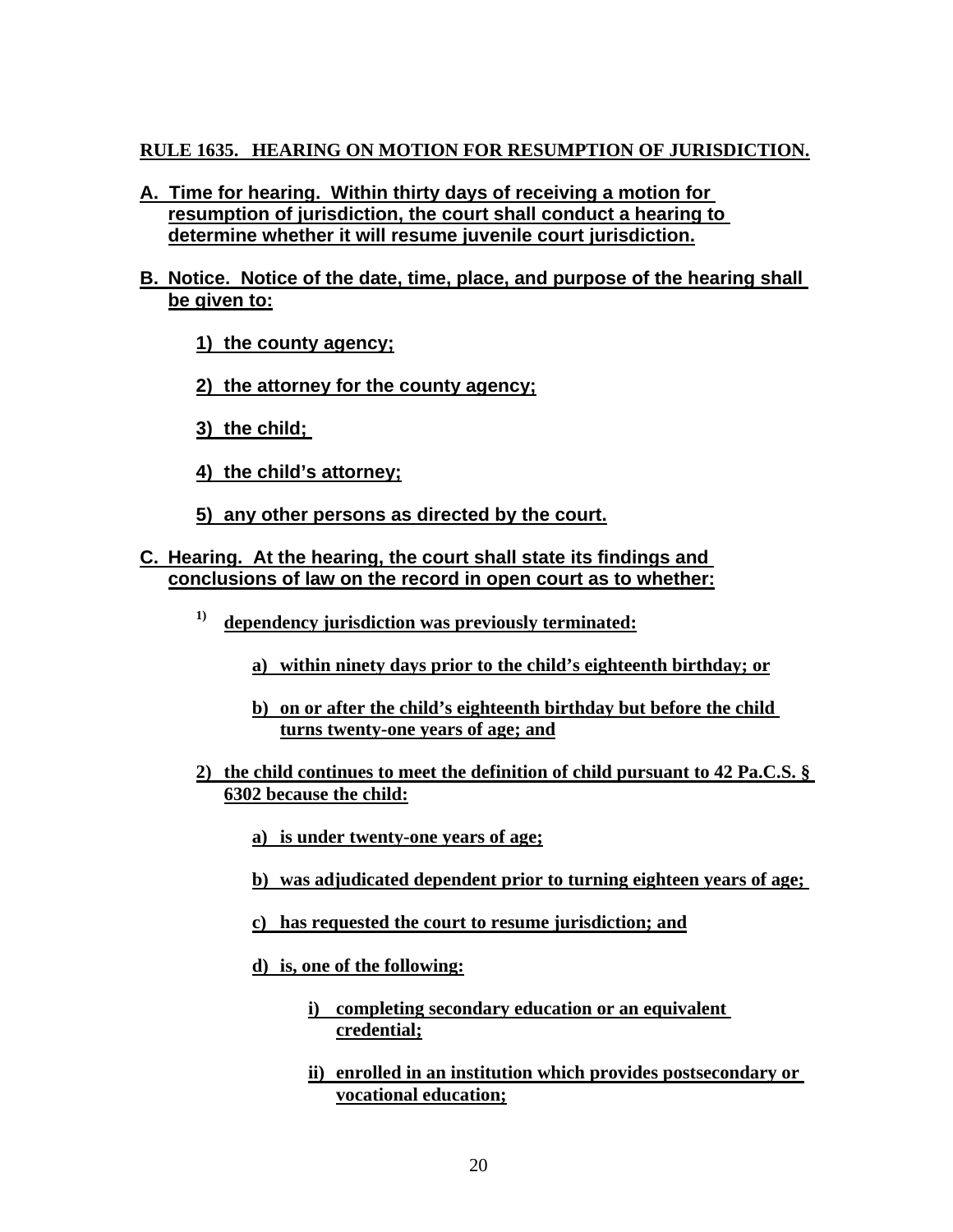- **iii) participating in a program actively designed to promote or prevent barriers to employment;**
- **iv) employed for at least eighty hours per month; or**
- **v) incapable of doing any of the activities as prescribed in paragraphs (C)(2)(d)(i)-(iv) due to a medical or behavioral health condition, which is supported by regularly updated information in the permanency plan for the child;**
- **3) reasonable efforts were made by the county agency to prevent the return of the child to juvenile court jurisdiction unless due to the necessity of emergency placement, such lack of services was reasonable;**
- **4) it will exercise jurisdiction pursuant to 42 Pa.C.S. § 6351(J) because it is best suited to the protection and physical, mental, and moral welfare of the child;**
- **5) a parent, guardian, or other interested adult should be involved in the child's case;**
- **6) there are any health or educational needs of the child; and**
- **7) the county agency has developed an appropriate transition plan.**
- **D. Orders.**

- **1) After a hearing, the court shall enter an order granting or denying the motion to resume juvenile court jurisdiction.**
- **2) If the court resumes jurisdiction, the court shall order:** 
	- **a) that resumption of jurisdiction is best suited to the protection and physical, mental, and moral welfare of the child;**
	- **b) any findings as to the transition plan for the child;**
	- **c) regular scheduling of permanency hearings pursuant to Rule 1608;**
	- **d) any designations of custody and/or placement of the child; and**
	- **e) any evaluations, tests, or treatments for the health and educational needs of the child.**